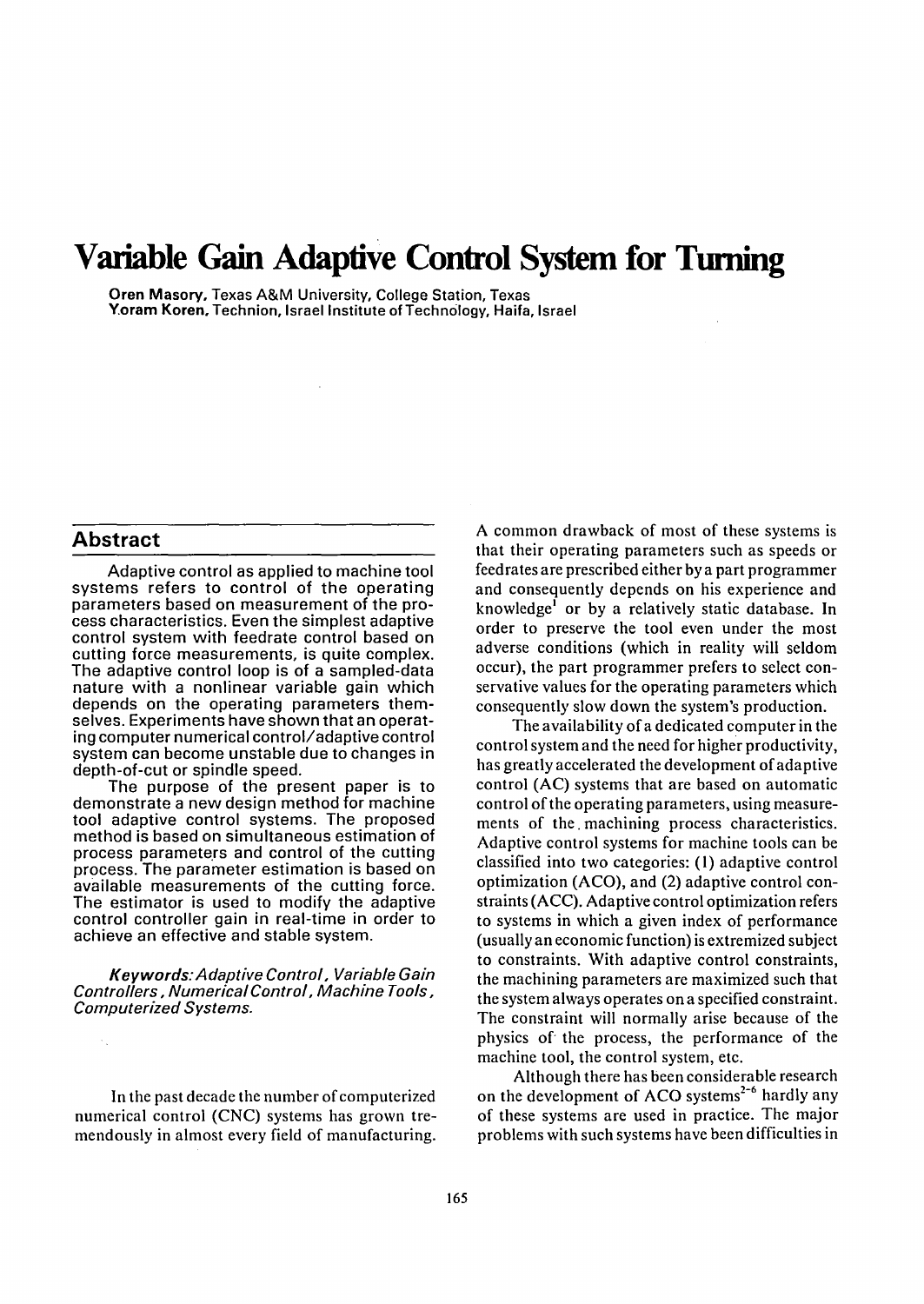defining realistic indexes of performance and the lack of suitable sensors which can reliably measure the necessary parameters on-line in a production environment.

Practically all the AC systems which are used in production today<sup> $7-12$ </sup> are of the ACC type and seldom involve the control of more than one operating parameter.<sup>13</sup> Similarly, the main objective of the ACC system in the present paper is to increase the productivity of a machine tool in rough cutting by applying the highest feedrates compatible with a maximum allowable cutting force. What is novel in the present force-constrained AC system is the use of bilevel adaptive control, whereby the gain of the control loop, as well as the feed, is also adapted to the cutting process. It is demonstrated that this approach provides more stable operation, especially when wide variations in the machining parameters are encountered.

## **Adaptive Control Loop**

The AC system shown in *Figure 1* is basically a force feedback loop where the feed,  $f$ , adapts itself to the actual cutting force  $F$ , and varies according to changes in work conditions as cutting proceeds. The AC loop functions in a sampled-data mode. The actual cutting force component is sampled every T seconds (typically  $T=0.1$  seconds) and converted to a digital signal  $F_c$  which is immediately compared in the computer with a predetermined allowable reference force  $F_r$ . The difference between the  $F_r$  and  $F_c$  is the force error:

where:

the index  $(i)$  indicates the  $i<sup>th</sup>$  sampling.

 $E(i) = F_i(i) - F_c(i)$ 

The error  $E$  is used as the input to the AC controller which sends a correction signal to the feedrate routine contained in the CNC control program. A positive difference increases the programmed feedrate and consequently increases the actual force, thereby decreasing the error  $E$ , and vice versa.

In order to completely eliminate the force error, the controller output command  $U$  should be proportional to the time integral of the force error. The simplest structure for such an integral policy can be written:

$$
W(i) = W(i-1) + TE(i) \tag{1}
$$



*Figure 1*  **Adaptive Control System for a Lathe** 

and then:

$$
U(i) = K'_{c}W(i)
$$
 (2)

Eqs. (1) and (2) can be combined into a more efficient form for programming:

$$
U(i) = U(i-1) + K_c E(i)
$$
 (3)

where:

 $K_c$  is a constant ( $K_c = T K_c'$  denoted as the controller gain.

As long as there is an error, the command  $U$ varies the machine feedrate so as to correct this error. At the steady state, however, the error in the force is zero, causing the condition  $U(i) = U(i-1)$ , which means that the feedrate command is constant, maintaining the actual force equal to the reference one.

The selection of the gain  $K_c$  is critical to the operation of the AC system. For type 0 and type I systems, it is known from control theory that the lower the gain  $K_c$ , the greater the tendency for stability. Although a small gain causes a sluggish response, the steady state error with a mechanically stable system always becomes zero.

#### **The Stability Problem**

Themain research efforts in ACC systems have been devoted to the problem of eliminating chatter $t^{14,15}$  and to the determination of the programmed constraints, such as cutting power,<sup>16</sup> or force.<sup>17,18</sup> Experimental work has demonstrated that a proper selection of the controller gain  $K_c$  is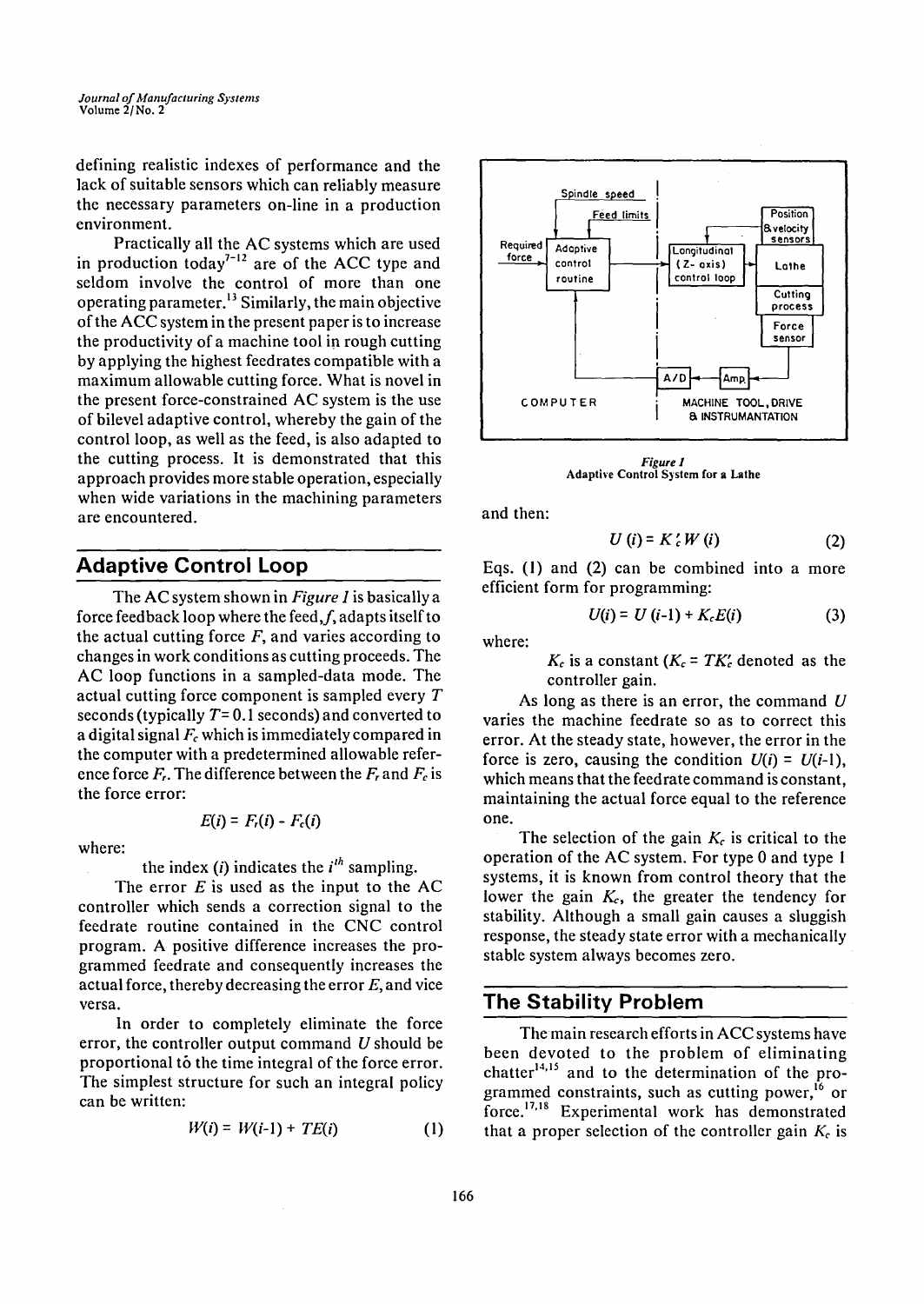very critical if wide variations in depth-of-cut, feed, and spindle speed are permitted in the system.<sup>19,20</sup> The reason is that in the AC system, as is shown in *Figure 1,* the cutting process itself is part of the control loop.. Therefore, variations in the process directly affect the control parameters of the loop, and consequently the AC system might become unstable.

Experimental results demonstrating this stability problem are shown in *Figures 2* and 3. For these experiments, the controller gain was  $K_c = 0.5$  and the sampling period T= 0.1 second. As seen in *Figure2,*  the feed before engagement was selected at 0.5 mm/rev. At the start of cutting, the feed is immediately reduced to approximately 0.4 mm/rev. The depth-of-cut is increased by increments of 2 mm, and the system is stable as long as the depth-ofcut does not exceed 4 mm.



However, at 6 mm, the system becomes unstable with oscillations of approximately 2 Hz. This is the natural frequency of the servo loop and is not caused by chatter. Furthermore, when running the system with different spindle speeds and constant depth-of-cut, the same phenomenon occurred. With a slower spindle speed, the system became unstable as shown in *Figure 3.* 



Conventional Adaptive Control System

Instability in the AC systems is not a familiar phenomenon to people on the shop floor, since most of them do not use AC systems in production. Users of AC production systems encounter this unstable condition rather infrequently in practice, since their part programmers are experienced enough to avoid large changes in depth-of-cut and/or spindle speed. This, however, means that the productivity rate is decreased and the objective of the AC system is not fully achieved. The experimental evidence presented here shows that this type of instability does occur, which prompted a more detailed study of the AC loop.

It is known from control theory that the openloop gain is the dominant parameter which determined system stability.

The relationship between the actual feedrate or longitudinal axis velocity  $V_f$ , and the command U, is given at steady state by:

$$
V_f = K_n U \tag{4}
$$

where:

 $K_n$  is the gain of the CNC servo system.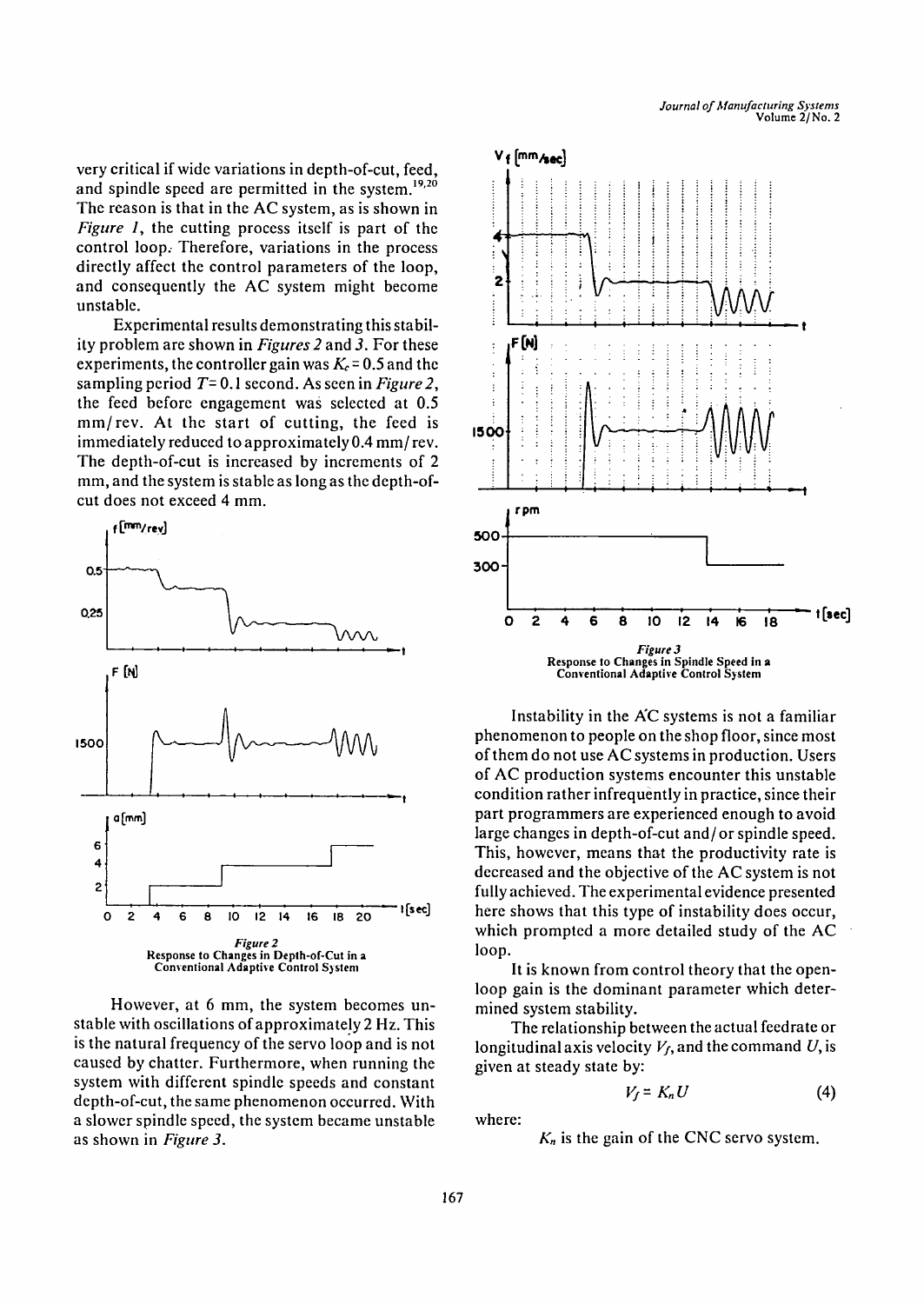The machining feed,  $f$ , is given by:

$$
f = (60/n) V_f \tag{5}
$$

where:

 $n$  is the spindle speed in rpm.

The cutting force  $F$  is a function of the feed and the depth-of-cut  $(a)$  and can be approximated by:

$$
F = K_s \text{ af }^p = (K_s \text{af}^{p-1})f \tag{6}
$$

where:

 $K<sub>s</sub>$  is the specific cutting force and p is a constant  $(p<1)$ , both depending on the workpiece and tool materials.

The average value of  $p$  in our experiments was 0.7 (workpiece material: 1045 steel, and a carbide tool).

The cutting force  $F$  is measured by a force sensor and then converted to a digital word  $F<sub>c</sub>$ , representing the actual force in the computer. The conversion factor between  $F_c$  and  $F$ , including the sensor electronics, is  $K_{\epsilon}$ :

$$
F_c = K_e F \tag{7}
$$

Combining Eqs. (2) and (4) thru (6) yields:

$$
F_c = KW
$$

where:

 $K$ , the open-loop gain, is defined by:

$$
K = 60K_c'K_nK_cK_s (a/n)f^{p-1}
$$
 (8)

It is known from control theory that most systems have an upper allowable limit to their openloop gain. This limit is prescribed by the dynamics of the system and the sampling period  $T$ , and if exceeded, the system becomes unstable.<sup>21</sup> An acceptable gain is usually regarded as about onehalf of this value. If K is much smaller, the transient response is very slow.

Since the depth-of-cut and the spindle speed are contained in  $K$ , an increase of the first, or a decrease of the latter, can cause unstable conditions as seen in *Figures 2* and 3. One might think that a possible solution would be to select a very small  $K_c$ to decrease the open-loop gain below its stability limit even at the largest allowable depth-of-cut and a minimum permissible spindle speed.

The result of this approach is demonstrated in *Figure 4* for  $K_c = 0.0625$ . At a depth-of-cut of 2 mm, the transient behavior is very slow and the steady state force reaches the preselected reference value of  $F_r = 1500$  N only after a relatively long time.

However, if the chip load is too big  $(a = 4$  mm), the recovery time from the initial impact is too long and the tool insert breaks.



Tool Breakage Due **to Controller Low** Gain

It can be seen that the selection of  $K_c$  is critical to the performance of the AC system. If  $K_c$  is too large, the entire CNC/AC system can become unstable. When  $K_c$  is too small, the transient behavior is very sluggish, and as a result, the tool insert may break at medium to large depths-of-cut. This calls for a different approach to the AC system design. The system should operate with a variable gain  $K_c$  which adapts itself to the cutting parameters.

The necessity for this type of approach has been mentioned in another work<sup>20</sup> and has been explicitly stated by Stute<sup>22</sup> in the report of the American Machine Tool Task Force. Also, Mathias<sup>12</sup> states that Macotech Corporation's commercial MACXX-C system has a simple variable control gain algorithm which "decreases the control loop gain at the onset of any feedrate oscillation" to avoid AC control loop instability, but he does not propose a systematic method to adjust the gain.

The remainder of this paper describes a structured approach to the solution of this problem, which involves an estimation in real-time of the "gain" of the cutting process, and a subsequent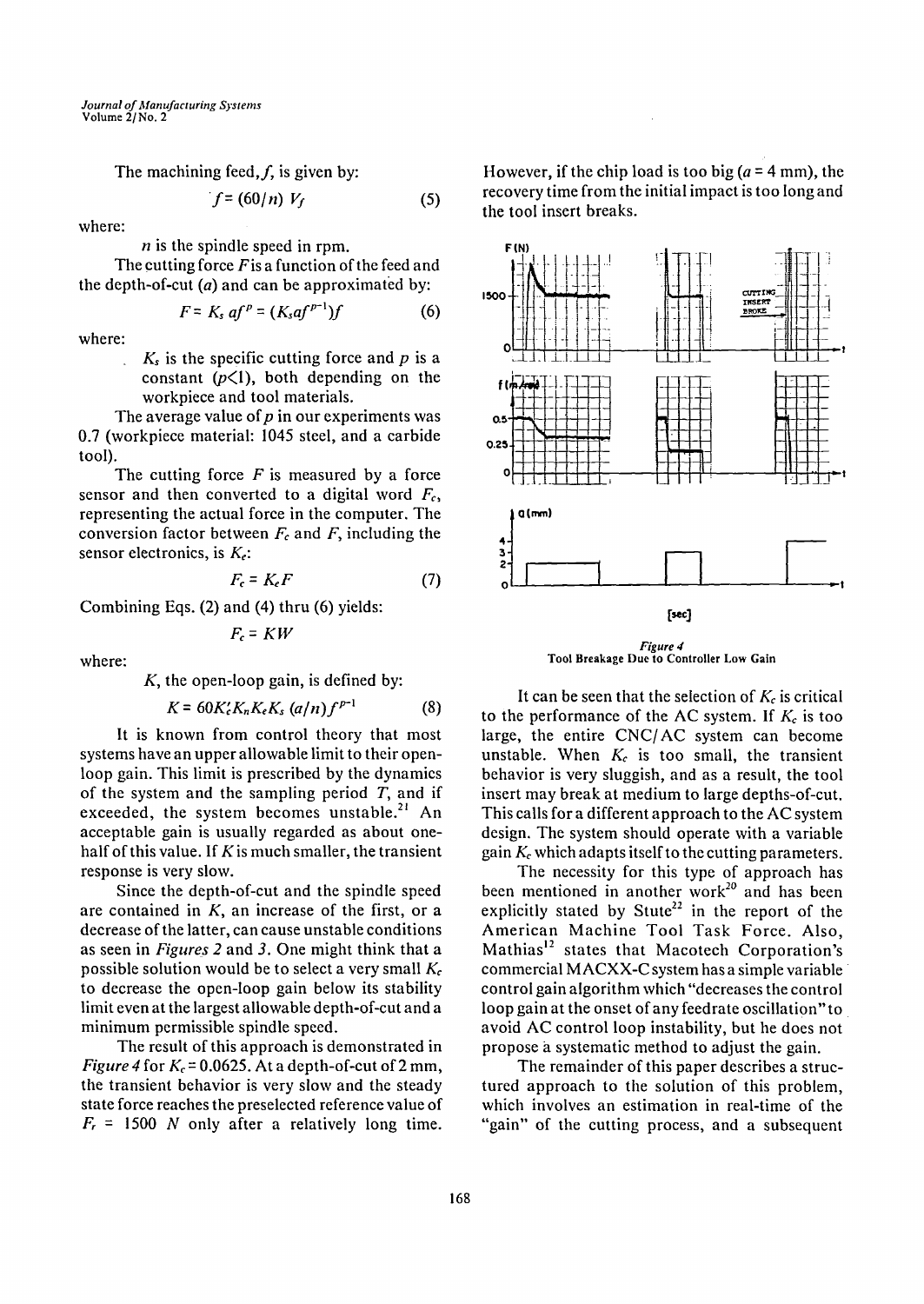adaptation of the AC controller gain  $(K_c)$  to the changing conditions of the cutting process.

## **The Estimator Algorithm**

The cutting process estimator should measure the quantity  $K_s$   $\left(\frac{a}{n}\right)f^{p-1}$  which affects the openloop gain in Eq. (8). However, since a direct estimation of this quantity requires additional sensors and output channels to the computer, it is worthwhile to estimate the value of a process gain *Kp* which contains the required quantity and is defined by:

$$
K_p = 60 K_n K_e K_s (a/n) f^{p-1}
$$
 (9)

At steady state,  $K_p$  is given by:

$$
K_p = F_c / U \tag{10}
$$

Since the values of both  $F_c$  and Uare available within the computer,  $K_p$  be readily calculated. Subsequently, the controller gain  $K_c$  can be adjusted in real-time according to the equation:

$$
K_c = K/K_p \tag{11}
$$

in order to maintain the desired open-loop gain  $K$ .

The subroutines which perform the process estimation and the controller gain adjustment should function in real-time and be programmed on the CNC computer, which is typically a simple microcomputer: Therefore, it is recommended that these subroutines be written in assembly language using only basic instructions such as "add", "subtract", "compare", etc. Unfortunately, implementation of the algorithm based upon Eqs. (10) and (11) requires a direct division, which has two drawbacks: (1) a division is a slow operation in assembly language if hardware mathematics is not available, and (2) since the measurement  $F_c$  contains noise, the estimated gain  $K_p$  will follow the noise level, and consequently the controller gain  $K_c$  will also adapt itself to the noise variations.

A block diagram of an alternative approach which avoids direct division is shown in *Figure 5.*  The "estimated model" block contains an estimated gain  $K_m$  which is multiplied by the input  $U$  to generate an estimated force  $F_e$ . In general,  $K_m \neq K_p$ , so an error *Em* is generated:

$$
E_m = F_c - F_e = F_c - UK_m \tag{12}
$$

Since at steady state  $F_c = UK_p$ , the model estimation error is:



*Figure 5*  **Process** Estimation Scheme **of the Adaptive Control** System

$$
E_m = U(K_p - K_m) \tag{13}
$$

The estimated model  $K_m$  should be automatically adjusted to reduce this error. The simplest adjustment policy which guarantees a zero error is to apply an integration algorithm:

$$
K_m = C_1 \int E_m dt
$$
 (14)

With this algorithm when the error  $E_m$  is zero,  $K_m$  is a constant which satisfies  $K_m = K_p$ . In the program, this estimator algorithm is given by the following equations:

$$
E_m(i + 1) = F_c(i) - U(i) K_m(i)
$$
 (15)



Estimator Response for Step Changes in Depth-of-Cut (n = 500 rpm)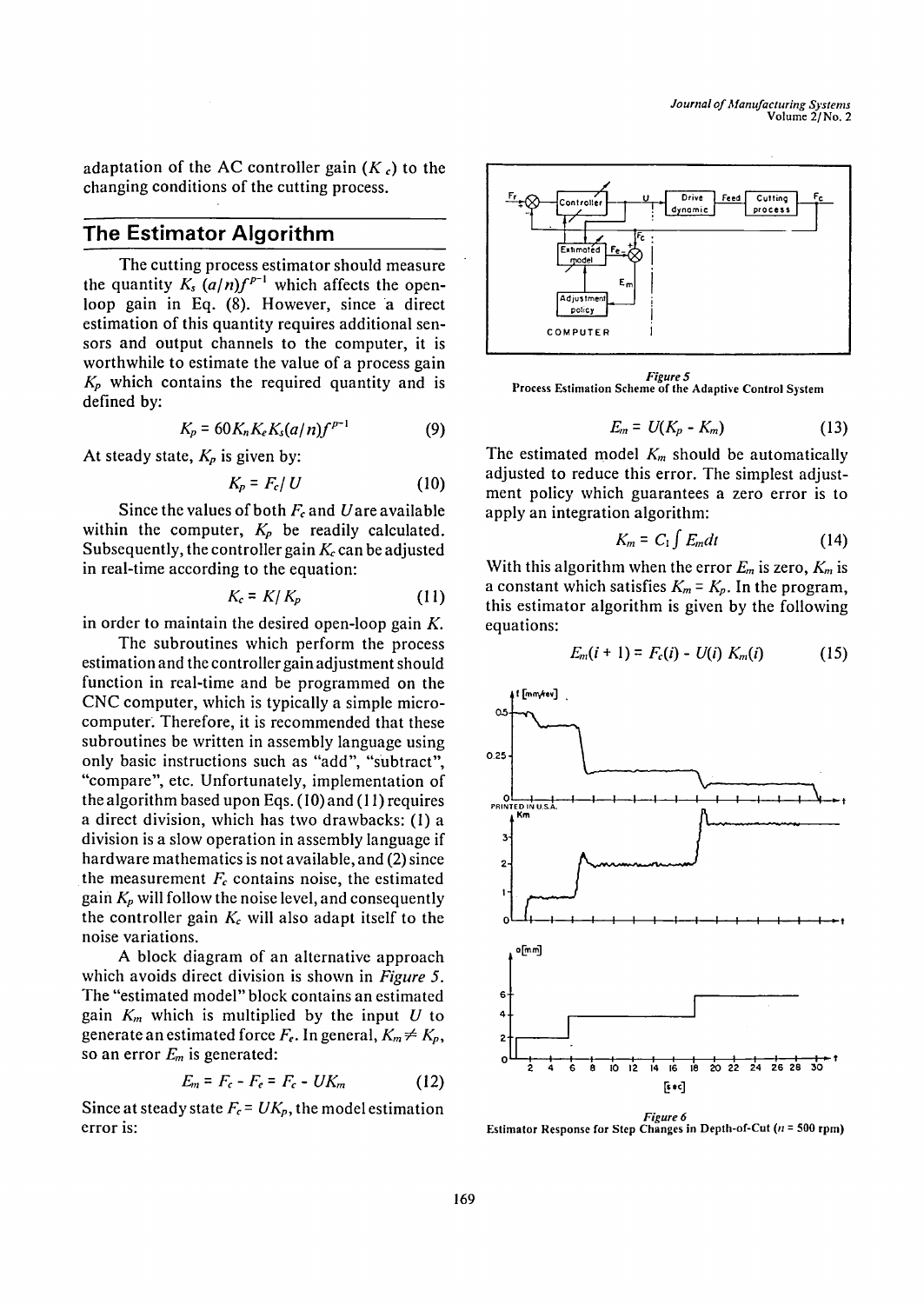$$
K_m(i + 1) = K_m(i) + C_1 E_m(i + 1)
$$
 (16)

These equations can be readily implemented in assembly language. The constant  $C_1$  has been selected to be 1/4, which simplifies the multiplication in Eq. (16) to two "shift" operations. Another advantage of this algorithm is the smoothing effect achieved by the integration in Eq. (16).

A typical experimental output of the estimator is shown in *Figure 6.* In this experiment, the depthof-cut was increased step wise from 2 to 4 mm, and then to 6 mm. The AC loop automatically reduces the machining feed to maintain a constant required force.

The estimated model gain,  $K_m$ , reaches a steady state value after a short transient period. Note that the value of  $K<sub>m</sub>$  does not increase proportionally with the depth-of-cut but also depends on the value of the feed  $f$ , as can be seen from Eq. (9). Similar



*Figure 7* **Estimator Response for Step Changes** in Spindle **Speed** 

tests have been performed for changes in spindle speed and a typical result with  $a = 3$  mm is shown in *Figure 7.* 

The speed was increased in 100 rpm steps and the feedrate  $V_f$  was subsequently increased by the system in order to maintain a constant cutting force. The estimated gain *Km,* which is approximated by Eq. (9), follows the changes in the rpm. The experiments verify that the expected value of the cutting process gain can always be obtained.

## **Variable Gain Algorithm**

The objective of the proposed adaptive control loop is to maintain a constant open-loop gain despite variations in the cutting parameters. By combining Eqs.  $(8)$  and  $(9)$  the open-loop gain is defined by:

$$
K = K_c K_p \tag{17}
$$

and substitution of the estimated value  $K_m$  for  $K_p$ yields:

$$
K = K_c K_m \tag{18}
$$

The constant open-loop gain can be obtained by adjusting the controller gain  $K_c$  according to variations of *Km.* As in the case of the estimation algorithm, direct division is avoided by using the following integration policy:

$$
E_c(i + 1) = K - K_c(i)K_m(i)
$$
 (19)

$$
K_c(i + 1) = K_c(i) + C_2 E_c(i + 1)
$$
 (20)

Again, the integration algorithm in Eq. (20) guarantees that  $E_c = 0$  at the steady state, which means that the desired gain can be achieved.

A set of experiments were performed to compare the conventional AC with the proposed variable gain AC system. The experimental system consisted of a 70 hp lathe controlled by an 8-bit microcomputer. In these experiments, the controller gain in the conventional AC was  $K_c = 0.5$ , the sampling period  $T=0.1$  seconds, and the integration constants in the proposed system were set to  $C_1 = C_2 = 1/4$ .

The AC open-loop gain has an upper limit obtained from stability considerations, which in our experimental system was  $K = 1.33 \text{ sec}^{-1}$ . An "optimal"  $K$  should be about one-half of this limiting value. However, in order to demonstrate the performance of the proposed system, an openloop gain of  $1.25$  sec.<sup>-1</sup>, which is very close to the stability limit, was selected.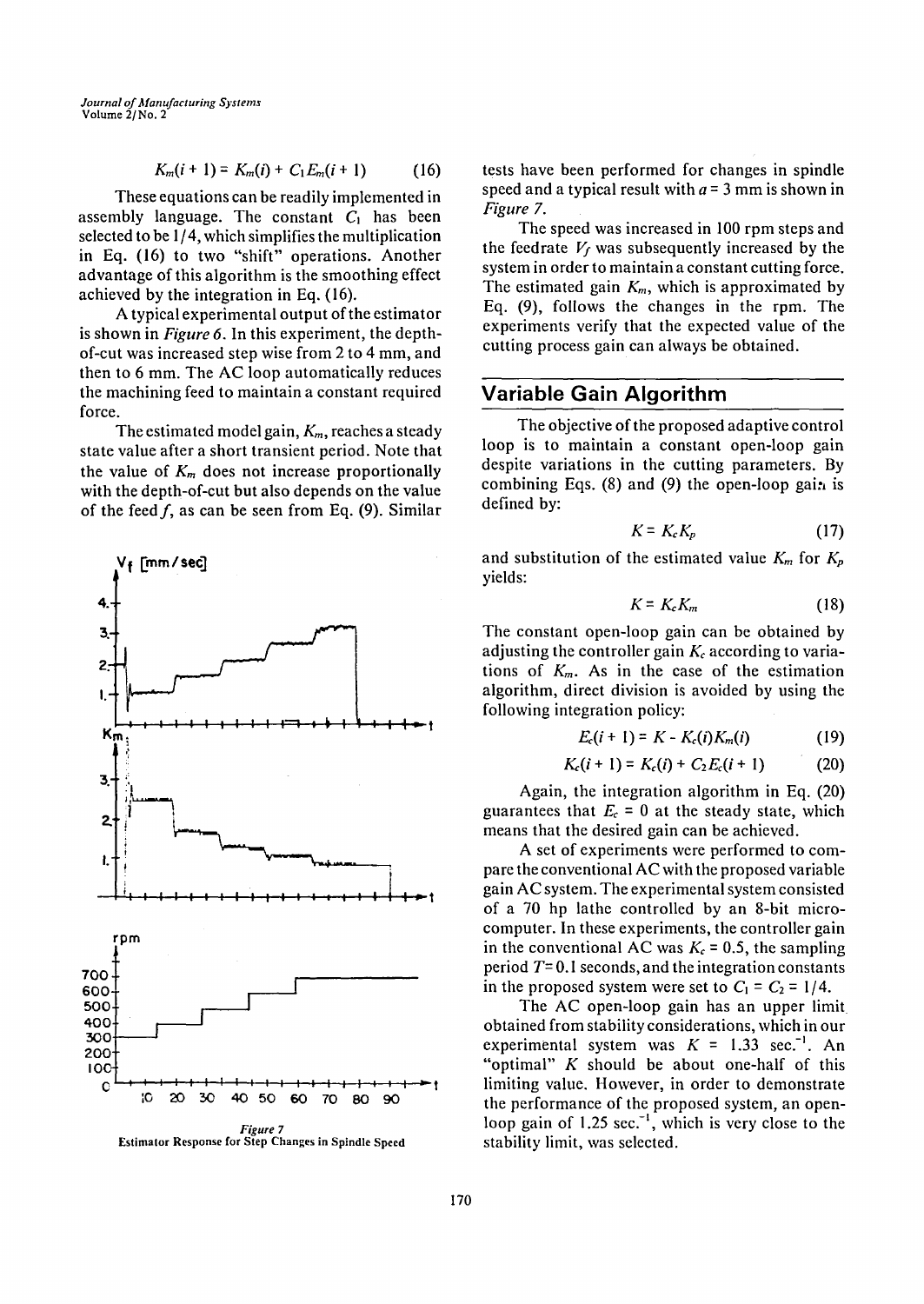**The objective of the first two experiments which are shown in** *Figures 8* **and 9, was to remedy the unstable conditions obtained in** *Figures 2* **and 3 for the conventional AC system. In** *Figure 2,* **it can be seen that the conventional AC system became unstable for a depth-of-cut of 6 mm. By contrast, it can be seen in** *Figure 8,* **that the proposed system**  was always stable. The value of  $K_c$  was automatically **reduced from 1.5 to 0.52 and then to 0.33 with the progressive increase in the depth-of-cut from 2 to 4 mm, and then to 6 mm.** 



**Likewise, in** *Figure 3* **the conventional AC became unstable with the decrease of spindle speed from 500 to 300 rpm. By contrast, the proposed system** *(Figure 9)* **adapted itself automatically to the** 

**speed change and the system remained stable, by an**  automatic reduction in the gain  $K_c$ . The oscillations **at the transient periods can be eliminated by reducing** 



the open-loop gain to a lower value, e.g.,  $K = 0.65$ .

**Another set of experiments to compare the two systems was performed with constant cutting parameters which cause unstable initial conditions.**  *Figure I0* **shows unstable conditions obtained with a conventional AC at 500 rpm and a controller gain**  set to  $K_c = 1.25$ .

**By contrast, the proposed variable gain AC system** *(Figure 11)* **automatically reduced the gain**  to  $K_c = 0.78$  in order to meet the stability require-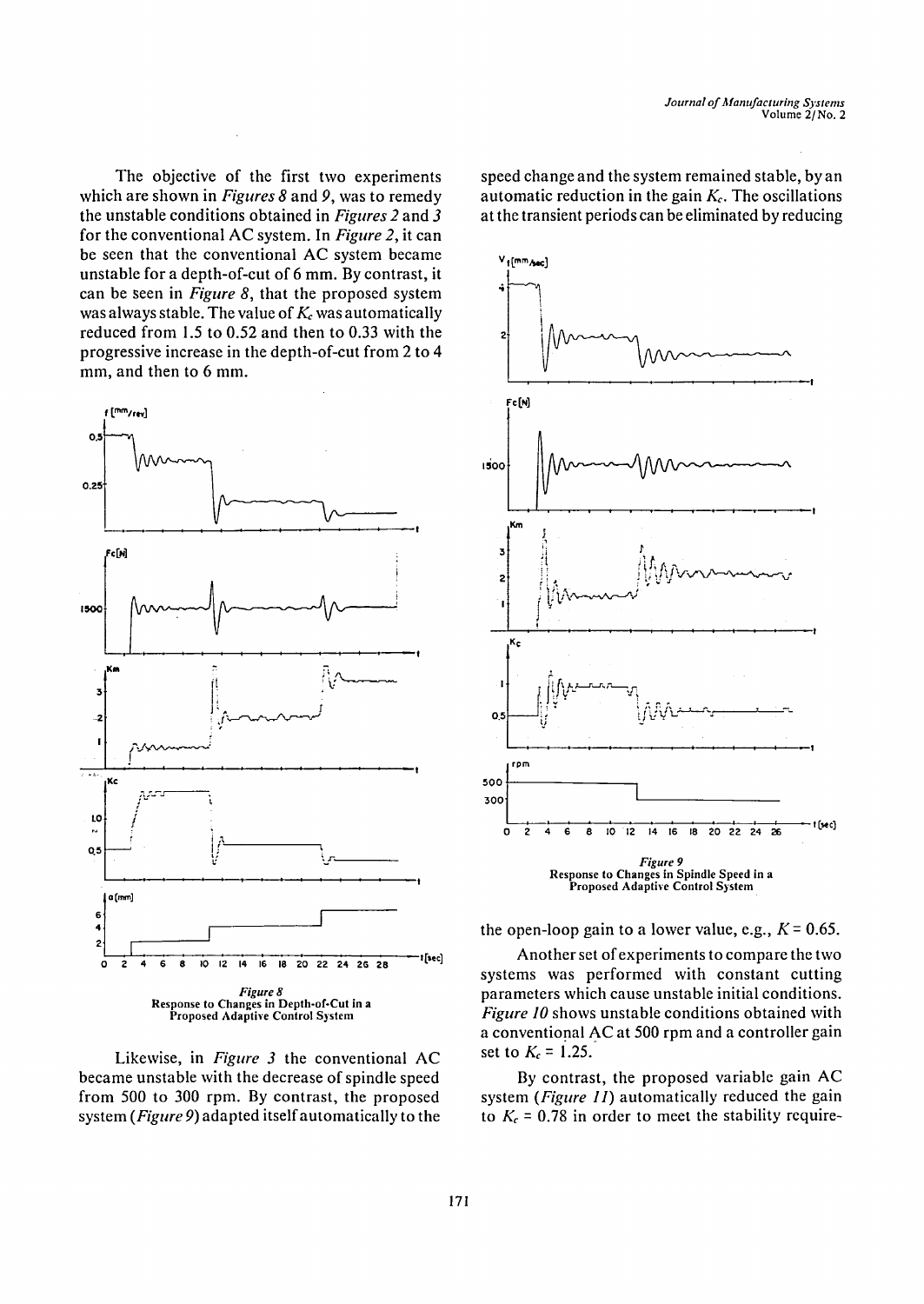



ment, while the systems maintained the required force value by varying the machining feed.

## **Concluding Remarks**

In adaptive control constraints systems for machining, the cutting process itself is contained in the adaptive control loop. Therefore, drastic variations in the process parameters affect the AC loop gain and can cause instability of the control system.

A method is proposed for modifying the controller gain according to the process variations in order to maintain stability of the entire system. The system actually contains two adaptive control loops: (1) the conventional loop which adapts the machining feed, and (2) the model-reference loop which adapts the controller gain to obtain the openloop gain reference value. The proposed solution



does not require any additional hardware and only modifications to the AC controller software are needed.